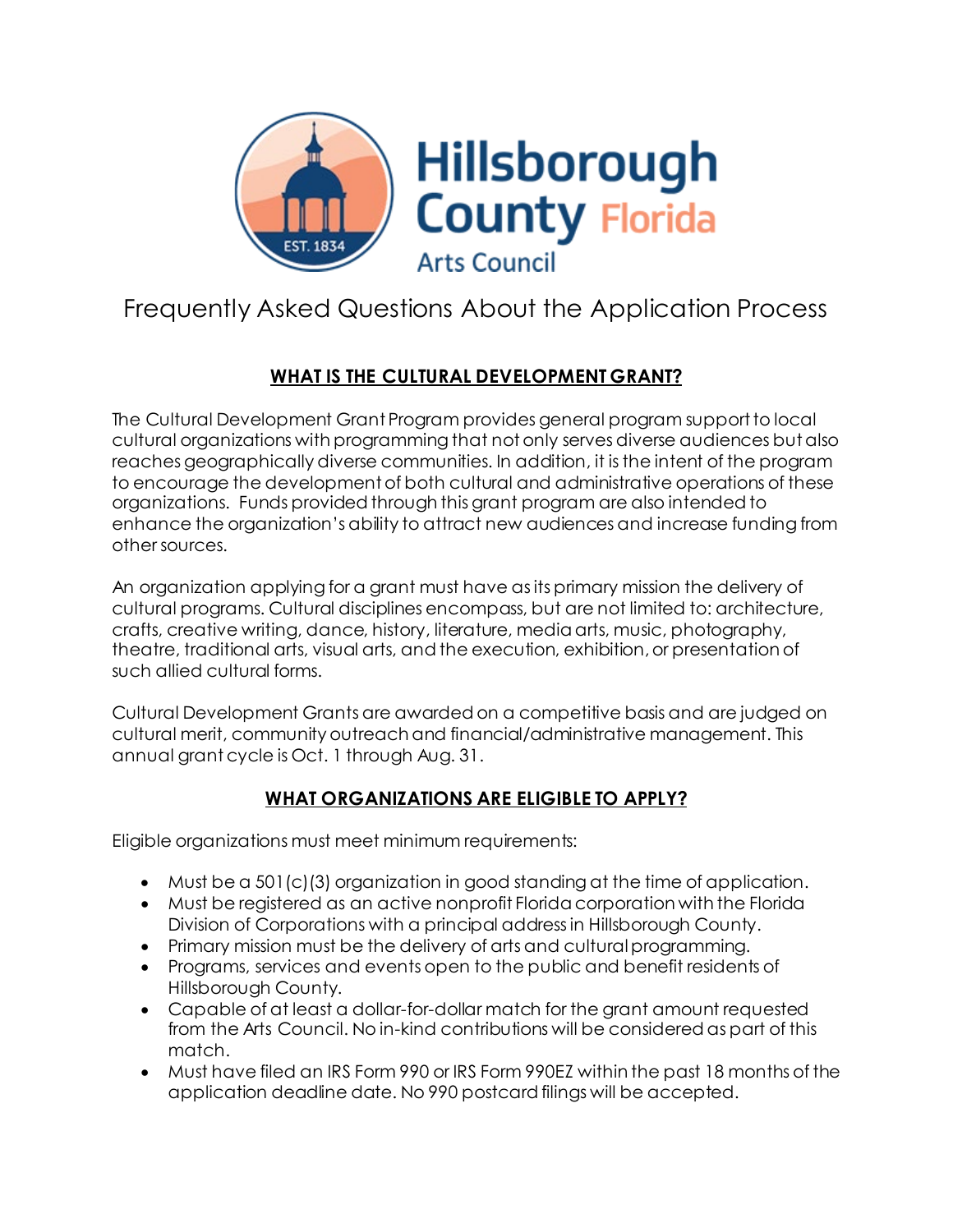Ineligible Applicants include:

- Organizations and groups based outside of Hillsborough County, Florida.
- Organizations who plan to apply for a FYE 2021 Community Arts Impact Grant.
- Organizations that have not fulfilled contractual grant agreements with the Arts Council of Hillsborough County in previous years are not eligible for funding.
- Organizations who currently receive funding from the Hillsborough County Board of County Commissioners or the Tourist Development Council (does not include capital project funds).
- Municipalities, governmental entities, educational institutions and fiscal agents.

## **CAN I SUBMIT MORE THAN ONE APPLICATION?**

No. Only one application from an organization will be accepted.

### **DO I HAVE TO COMPLETE THE APPLICATION ONLINE?**

Yes. Applications are only being accepted online. Emailed copies or paper copies are not accepted. You may copy and paste into the application form from another document if you wish.

### **DO I HAVE TO COMPLETE MY APPLICATION IN ONE SITTING, OR AM I ABLE TO SAVE MY WORK AND RETURN TO IT LATER?**

You will not need to complete your application all at once. The online application is divided into sections and stages and can be completed over time. You can save your progress, exit, and return to your application at any point during your completion. To review and edit your application, sign in to your profile at [https://artscouncilhc.smapply.io](https://artscouncilhc.smapply.io/).

## **MAY I ASK THE ARTS COUNCIL TO REVIEW OR PROOF MY APPLICATION?**

In the interest of fairness and transparency, the Arts Council will not review or proof your application prior to submission. Successful applicants have found that it is most helpful to have a friend, colleague or mentor review their application before it is submitted.

# **I'M STUCK, CAN THE ARTS COUNCIL HELP ME WITH MY ONLINE APPLICATION?**

Yes. There is extensive help available through the online grant system. Click the small circle symbol with an "i" inside to bring up the application help menu. There you'll be able to read an extensive FAQ, contact the site administrator, and submit a technical support request form. If you're still having difficulty,contact the Arts Council at (813) 571-6991.